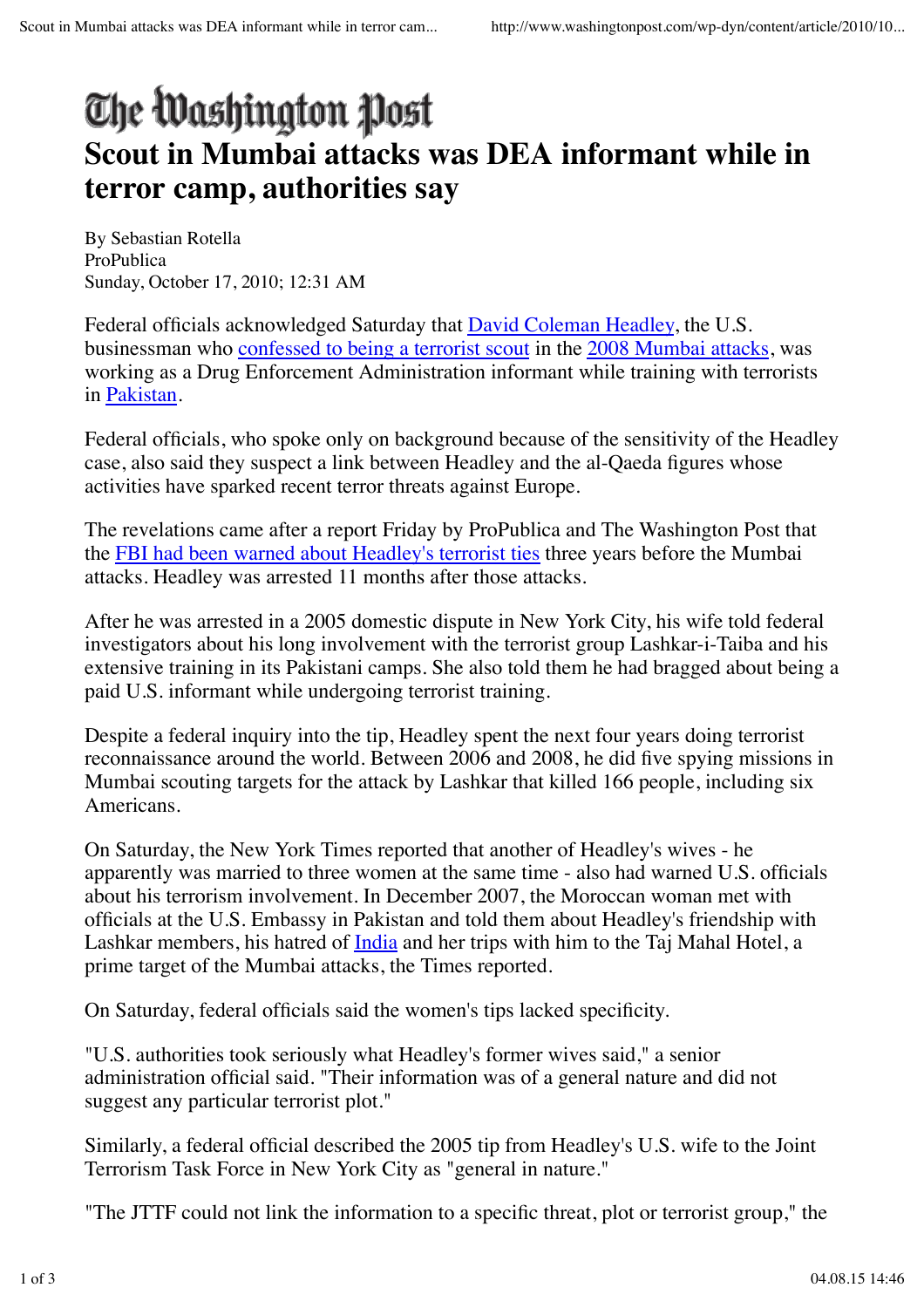official said.

A different picture emerges from a law enforcement document describing the New York tip and from interviews with anti-terrorism officials and a person close to the case. Headley's U.S. wife described her husband's frequent trips to Pakistan, his training stints at a Lashkar camp near Muzaffarabad, and his recruiting and fundraising for Lashkar.

Although the claims of an angry spouse might be suspect, the wife's in-depth knowledge of Lashkar would have reinforced her credibility, because the Pakistani extremist group is not well known to the average American.

Headley is the son of a Pakistani father and an American mother. He became an informant for the DEA in the late 1990s, after he was arrested on heroin charges. His U.S. wife told investigators that he told her he started training with Lashkar in early 2002 as part of a secret mission for the U.S. government.

On Saturday, a federal official said Headley's work as an informant appears to have lasted until sometime between 2003 and 2005.

Another federal official said Headley was a DEA informant in "the early 2000s."

"I couldn't say it continued into 2005, but he was definitely an informant post-9/11," the official said.

Although Lashkar has not been involved in major drug activity, the terrorist group could offer an informant access to the terrain where Islamic extremism intertwines with South Asian drug mafias.Because of the difficulty of spying in Pakistan, Headley could have been valuable to U.S. intelligence services. In late 2001, some drug informants moved into anti-terrorism operations. The DEA also sometimes shares informants with other law enforcement and intelligence agencies.

"After 9/11, a lot of guys who had been closed down for some time came forward offering their services," a former senior law enforcement official said. "They were passed off to the FBI or CIA unless it was mainly drug work."

Headley's relationship with the U.S. government is especially delicate because the investigation has shown that he also had contact with suspected Pakistani intelligence officials and a Pakistani militant named Ilyas Kashmiri, who has emerged as a top operational leader of al-Qaeda.

Last year, Kashmiri worked with Headley on a plot against a Danish newspaper that had angered Muslims by publishing cartoons of the prophet Muhammad. To advance the plot, Kashmiri put Headley in touch with al-Qaeda operatives in Britain, according to a senior anti-terrorism official.

British intelligence detected the meetings between the operatives, who were under surveillance, and Headley, who surfaced as a figure known as "David the American," the senior official said. That led to Headley's arrest by the FBI last October.

In March, Headley pleaded guilty to charges of terrorism in the Mumbai attacks and to a